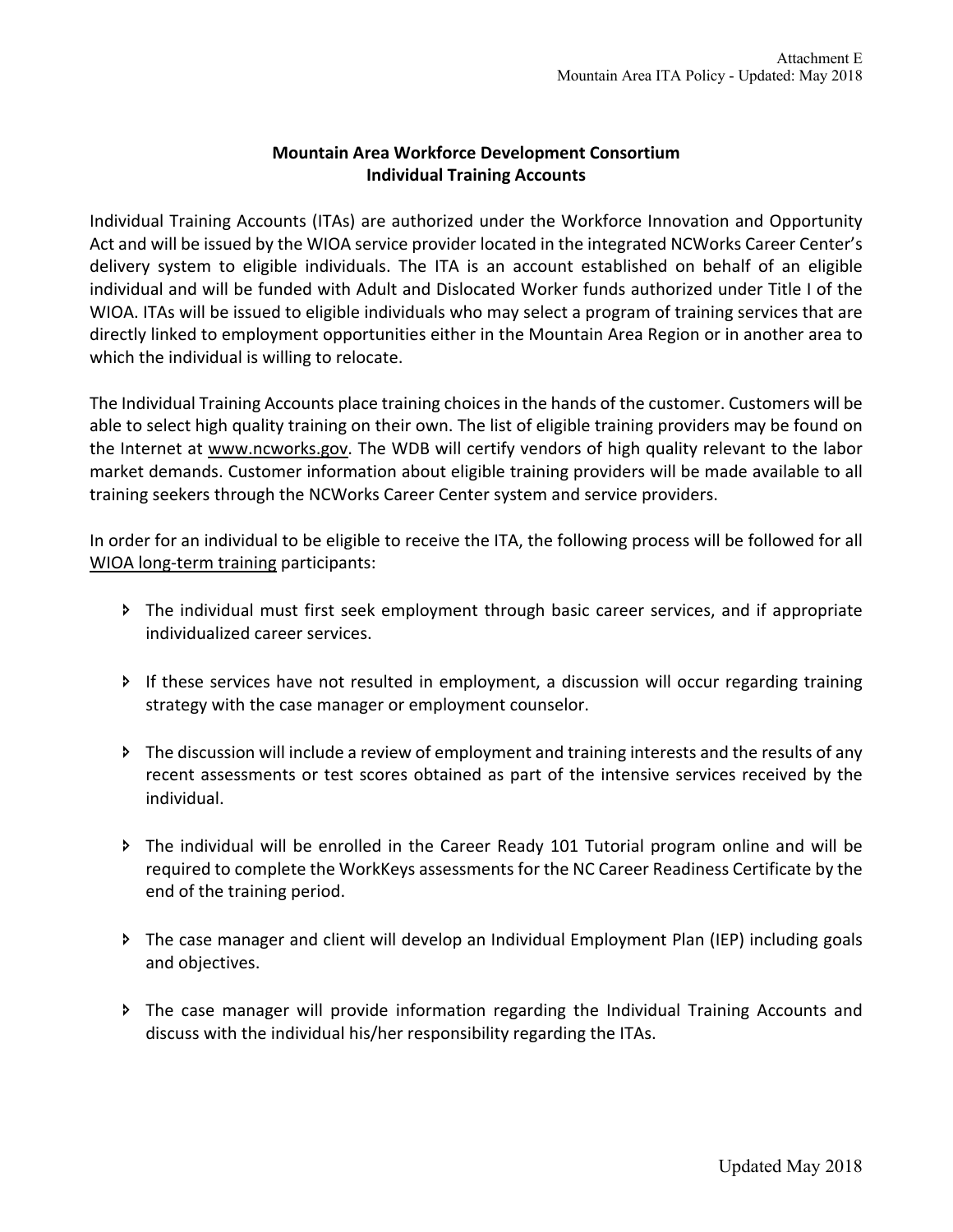- $\triangleright$  A review of the labor market information will be conducted, by either the individual, the case manager, or both, to determine that the occupation selected is in demand and that employment opportunities exist in the area.
- î A review of the statewide list of eligible training providers registered in NCWorks will be conducted to determine the provider's requirement for enrollment, performance outcomes, and cost for the training course selected.
- $\triangleright$  A financial award analysis form will be completed by the case manager to determine the financial needs of the applicant and to determine if the applicant has previously applied for or is currently eligible or receiving financial aid. The case manager will then develop a cost estimate for the student to attend college in the selected curriculum to be assured that an over award of funds has not been made to support the student. Coordination of WIOA and Pell Grants is required and if an over award is identified the Pell Grant will be applied first to the cost of the training.
- î A visit to the training provider's campus or training location to apply for enrollment into the selected curriculum, apply for the Pell Grant and other sources of funding, if available, will occur before issuance of the ITA.
- $\triangleright$  An ITA application will be completed to include a demonstrated commitment to complete the training, knowledge of job requirements, knowledge of training course(s), and availability of jobs in the area. The application will include a list of costs for tuition, required books, and the cost of required fees. Required Occupational Supplies (uniforms, shoes, tools, etc.) may be supported with up to \$500 in funding from the ITA after the WIOA participant engaged in the long-term curriculum training has completed at least on semester of training successfully and with a grade level sufficient to assure the continued participation in the training program.
- î The individual must agree to make reimbursement to WIOA for applicable costs covered by other grant assistance should an over award of resources be identified after the application process.
- $\triangleright$  After the ITA is approved, the individual must contact the case manager on a regular basis to report on training progress. In addition, they must sign an agreement to provide attendance information, grades and/or progress reports while enrolled in WIOA approved training activities.
- î After completion of the training, the individual must provide documentation of completion to the integrated NCWorks Career Center WIOA case management staff and utilize the resources available through the center for job placement services if needed.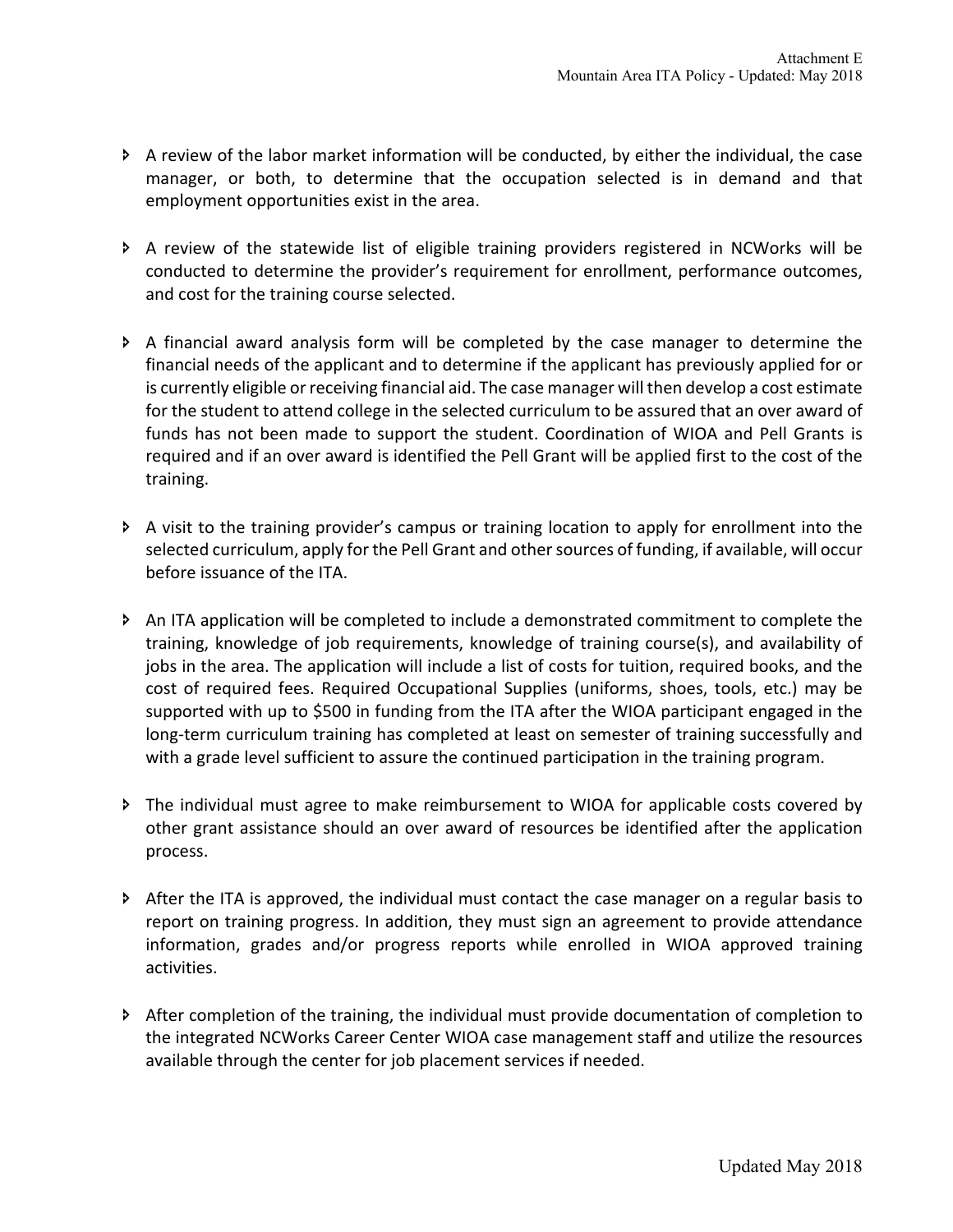- $\triangleright$  After employment is obtained, the individual must contact the NCWorks center, which provided case management during the duration of WIOA supported training and provide the case manager with the name the employer, wages/salary, and benefits information.
- î Agree to participate in follow-up activities to determine employment retention and wages nine months to one year after employment and at other designated intervals after employment.

The approved and designated WIOA service provider will be responsible for managing the Individual Training Account voucher system in the integrated NCWorks Career Center. The WIOA service provider will assist eligible individuals with the purchase of a training program that meets the individual's training needs as evidenced by supporting documentation in the participant's permanent file.

Payment for training costs will be coordinated with any payment of training cost by other grant assistance. The WIOA service provider will be required to abide by contractual requirements, as well as Federal, State, and local policies and procedures. The WIOA service provider will be required to track expenditures of resources by individuals to ensure that individual accounts are not over awarded through WIOA Title I funds for the ITA. Only training providers that are on the NCWorks list of eligible providers will be reimbursed under the ITA training vouchers.

Individual Training Accounts will not be used to provide training under three conditions as follows:

- When the services provided are on-the-job training or customized training;
- When the local workforce development board determines that there is an insufficient number of eligible providers in the local area to accomplish the purpose of a system of ITAs, and
- When the local workforce development board determines that there is a training service program of demonstrated effectiveness offered in the area by a community-based organization (CBO), or another private organization, to serve special participant populations that face multiple barriers to employment.
- a) Dollar Limits

In order to provide opportunities for as many adults and dislocated workers as possible, the Mountain Area Workforce Development Board will issue Individual Training Accounts in the amount not to exceed \$1,750 per semester and up to \$3,500.00 per year for a one year diploma/certificate program to include the fall, spring and summer semesters. For a two-year curriculum program the amount will not exceed \$7,000.00 for the two-year period. If needed an extra \$1,000 will be provided under the ITA if an extra semester is required to successfully complete the training program for an Associate's or Bachelor's Degree. The training funds will support the cost of tuition and the following fees: Student Activity Fee, Technology Fees, Student Accident Insurance and other fees as required by the college and required books for the approved course of training. ITA funds may also be used to support the cost of fees for certification exams upon completion of training or in order to continue training. The case manager and the training institute will maintain appropriate records to ensure that the trainee does not receive an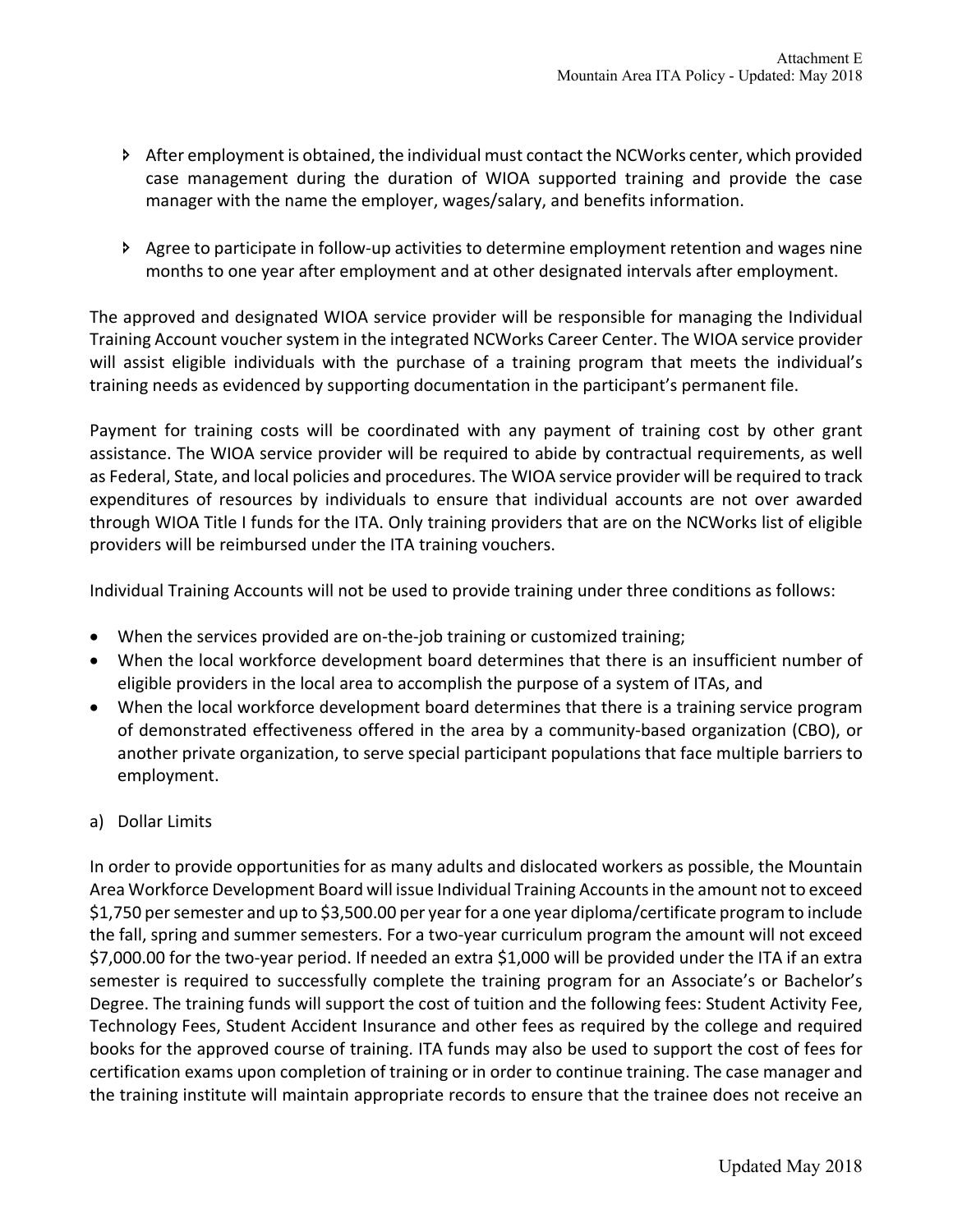over-award of funding. The case manager will also monitor the progress of the trainee to insure a 2.0 grade point average is maintained before funding is continued each semester.

Those WIOA participants served by NCWorks affiliate sites that are in need of long-term training will be referred to the nearest comprehensive workforce office in the Mountain Area's four-county region. For Madison County, participants will be referred to the Buncombe County comprehensive one-stop site (NCWorks Career Center- Asheville) and for Transylvania County; referrals will be made to the comprehensive one-stop located in Henderson County (NCWorks Career Center in Flat Rock).

## (b) Time Limits

The ITA will be issued on a semester basis, with training to be completed within a 2.5 year period for curriculum programs. The individual must meet the attendance and academic requirements on a semester basis in order to be certified for continued funding under the ITA policy. The case manager will review the trainee's progress and encourage completion of the training within the required time limit.

(c) Degrees or Certificates Allowed

The Mountain Area Workforce Development Board has approved the one-year certificate and diploma programs and two-year occupational courses of study leading to an Associate degree offered through the community college system and other training institutes that offer occupational skill training. The occupations approved for training must be in demand in the local labor market with self-sufficiency entry-level wages and potential for increased earnings.

On a case-by-case basis, the WIOA training counselor may request the sponsorship of eligible WIOA training participants that have demonstrated a strong ability to complete a Bachelor's Degree within the 2.5-year time limit.

The request for sponsorship with WIOA funds shall be made to the Workforce Development Director and will include evidence of the potential long-term training participant's completion of curriculum courses as required for the attainment of a Bachelor's Degree, the courses remaining to complete the degree program, the selected training provider (must be listed on the eligible providers list in NCWorks), the accreditation standards of the proposed training provider and any other information requested in order for the Director to make an informed decision regarding the individuals' ability to complete the training successfully within the 2.5-year time period. Upon approval, the WIOA training participant will comply with all directives to maintain contact with the WIOA training counselor in order for WIOA support to continue for the duration of the training period. All other provisions of this policy apply as well.

(d) Procedures for Determining Case-By-Case Exceptions for Training that May be Allowed.